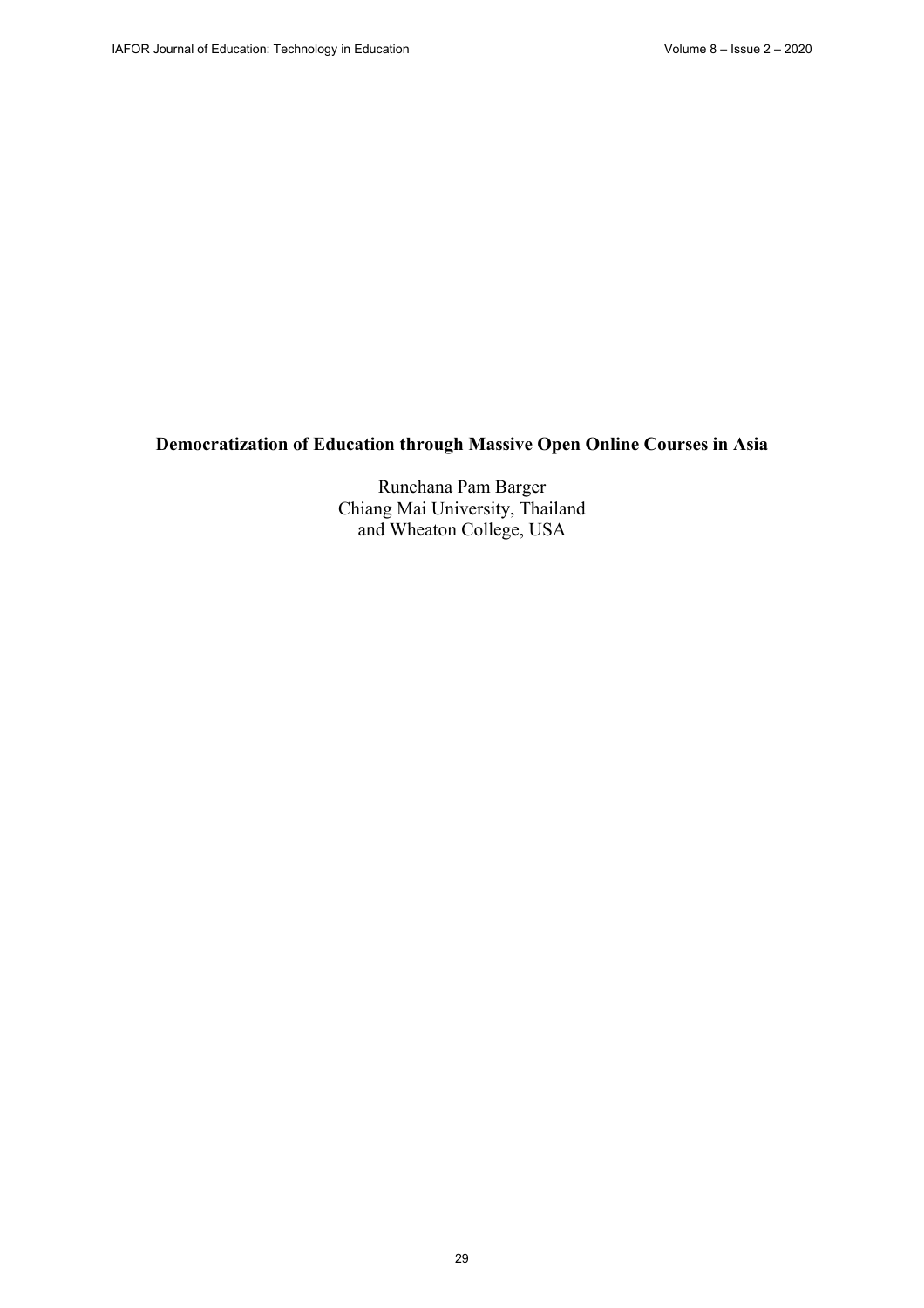#### **Abstract**

Massive Open Online Courses have been a recent phenomenon in providing large-scale interactive participation and open access to courses online. Depending upon internet availability and familiarity with digital learning practices, this alternative could provide education for many people. This paper explores whether technology such as massive online open courses can democratize education by providing opportunities and access for those who desire formal learning. This paper reviews literature on massive online open courses as well as the benefits and challenges of these courses in adult education. Using computer-based content analysis, this paper also examines recent research (2010-2019) on massive online open courses and the implications of using them to provide widespread access to higher education in Asia. The findings show that offerings in many Asian countries help promote social and economic mobility for their people by providing continuing educational, professional, and personal development through courses online. Yet barriers involving digital literacy, technical capabilities, and language as well as culture, prevent the underserved from pursuing this digital education. This paper provides future research suggestions for collaboration of educational organizations to use massive online open courses in engaging life-long skills for people in Asia.

*Keywords:* MOOC, democratization, education access, technology, Asia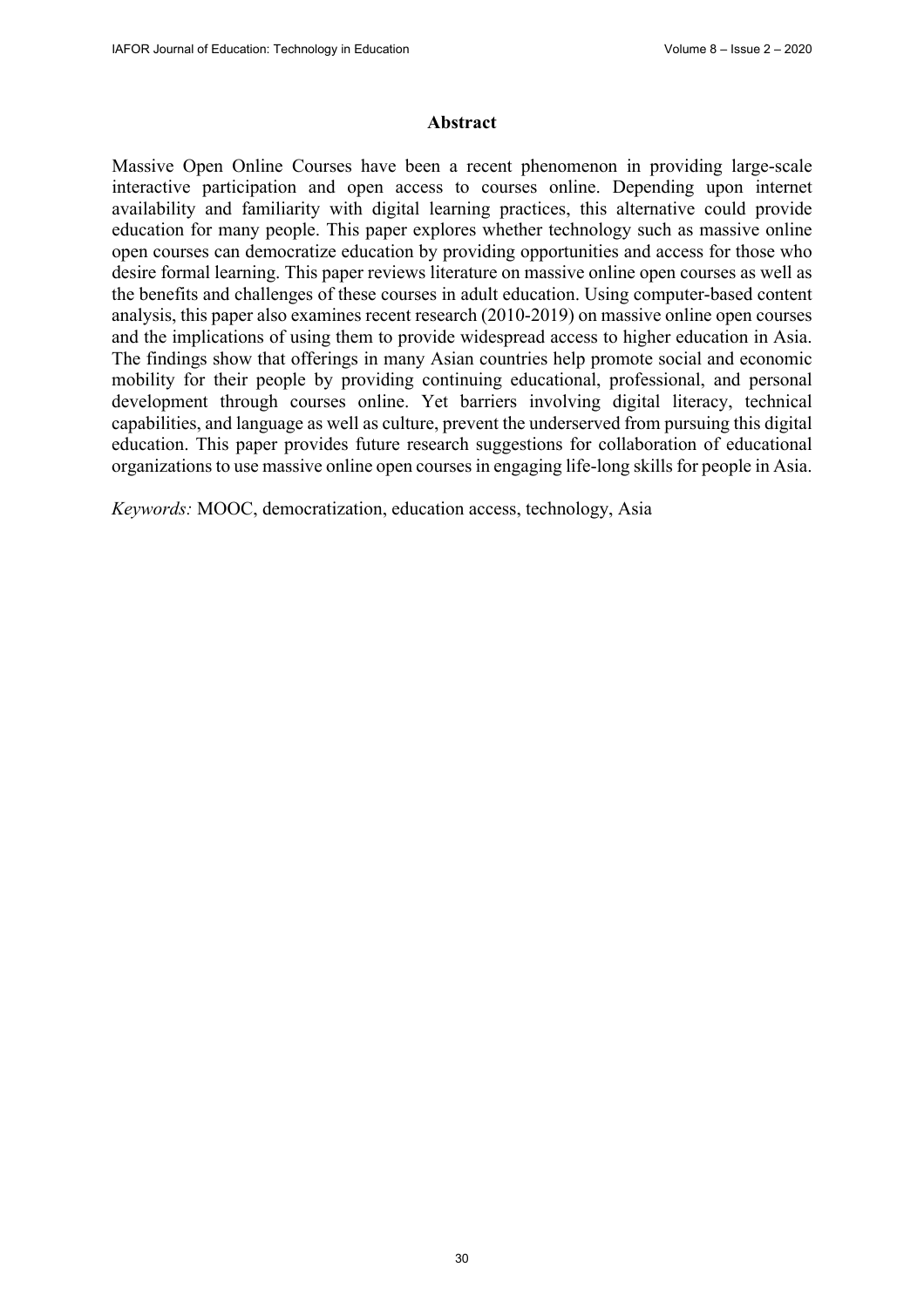The theme of the 2015 World Education Forum, sponsored by the United Nations Educational, Scientific, and Cultural Organization (UNESCO) and the Republic of Korea, was "equitable and inclusive quality education and lifelong learning for all by 2030: transforming lives through education" (UNESCO, 2015b, p. 11). The preamble of the Incheon Declaration defined education as an essential and universal right for all humans to create and ensure peace, equipping people for employment with the hope that they have social and economic means for self-sustainability (UNESCO, 2015a, Preamble 5). The report stressed the value of education in promoting gender equality and equity by supporting gender-sensitive policies, improving teacher training, and creating curriculum to decrease discrimination and violence against females in schools (UNESCO, 2015a, Preamble 8). The preamble called for donors from affluent nations to provide funding and resources, such as educational technology, to help educators from all around the world provide quality of learning opportunities for women and the underserved (UNESCO, 2015a, Preamble 9–16).

Based on the World Education Forum and the Incheon Declaration's mandates, this paper examines a web-based educational offering known as Massive Open Online Courses (MOOCs) to explore as a potential means to increase educational affordability. MOOCs have provided large-scale interactive participation and open access to courses online. Depending on the internet availability in some of these developing countries, this alternative may provide adults a chance to a obtain higher education degree. This paper explores whether technology such as MOOCs can democratize education by providing opportunities and access for those who desire higher education and professional development. This paper also reviews literature on MOOCs as well as the benefits and challenges of them in adult education. Specifically, the paper examines recent research (2010-2019) related to the massive open online courses in Asia and applies content analysis to explore themes and associations with technology and its implications in providing education for people in Asia, including the underserved communities.

## **Literature Review**

Since the 1990s, online learning has been on the rise (Alcorn et al., 2015). A recent report from the Babson Survey Research Group reports that distance education has grown dramatically over the past fourteen years (Seaman et al., 2018). In particular, public research universities have increasingly offered MOOCs as a tool for students and senior academic leaders believe that MOOCs will attract potential students (Allen & Seaman, 2013).

Many claim to have coined the term MOOC. Some researchers have stated that it originated during the early 2000s with the emergence of technologies such as open source and open courseware platforms (Bozkurt et al., 2016; Zawacki-Richter & Naidu, 2016). Some sources attribute the term MOOC to Daniel Barwick, an associate professor of philosophy in New York. In 2007, Barwick discussed the need for major universities to find methods to improve learning for large numbers of students (Lederman, 2007; Seaman et al., 2018). Other sources say that Dave Cormier, the Manager of Web Communication and Innovations at the University of Prince Edward Island, coined the term MOOC (Bozkurt et. al, 2016; Hollands & Tirthali, 2014). Cormier pointed out that over 2,000 students from the general public took a 2008 University of Manitoba online course, titled "Connectivism and Connective Knowledge," that George Seimens and Stephen Downs created, at no cost (Adham & Lundquist, 2015; Alcorn et al., 2015; Bozkurt et al., 2016; Hollands & Tirthali, 2014). The term MOOCs gained even greater popularity after an artificial intelligence online class at Stanford University logged enrollment of over 150,000 students (Alcorn et al., 2015; Waldrop, 2013).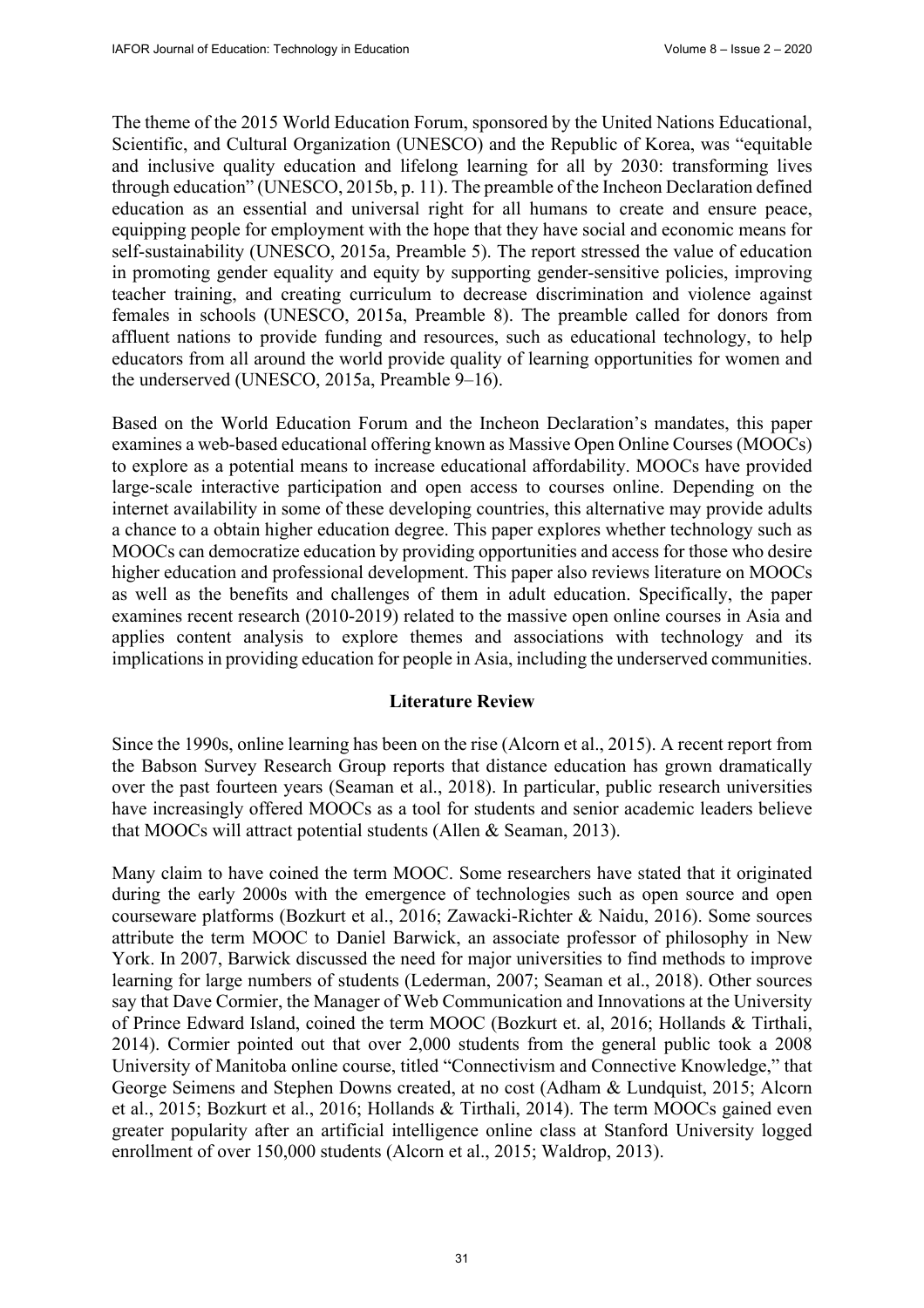MOOCs have three overall characteristics: they are courses that are *massive, open, and online*. They are massive in that they are characterized by a very large number of enrolled students from the range of hundreds to hundreds of thousands. They are also massive in that they provide large-scale interactive participation for the public. MOOCs are open in that they often use learning platforms that are open-source and they are free or low-cost to anyone who is interested. They are online in that curriculum and assessment are also open so anyone who has an internet connection can join the course. An important attribute of these digital classes is that learners are free to study anywhere without restrictions or limitations (Adham & Lundquist, 2015).

MOOCs are categorized as either "cMOOCs" or "xMOOCs" based on their differing philosophies and methodologies. Connectivist MOOCs, also known as cMOOCs, are courses in which learners use learning platforms such as wikis, social media, blogs, or websites such as Peer to Peer University [\(www.p2pu.org\) to](http://www.p2pu.org) network and collaborate with one another (Bates, 2014; Smyrnova-Trybulska, et al., 2016). CMOOCs are heavily dependent upon learning communities to create knowledge together (Adham & Lundquist, 2015; Lane, 2016). Important tenets of cMOOCs include autonomy of the learner, diverse demographics of learners, interaction and cooperative learning between participants, and openness in the courses (Bates, 2014). XMOOCs depend upon traditional classroom structures containing specifically designed platform software, video lectures, and automated assessments (Adham & Lundquist, 2015; Bates, 2014; Smyrnova-Trybulksa et al., 2016). Coursera, Udacity, and edX courses are examples of xMOOCs. XMOOCs provide alternatives to the traditional university residential model, as students take courses online. XMOOCs focus on a teaching-centered model rather than the learner-centered focus of cMOOCs. Because of the more formal nature of xMOOCs, students who take xMOOCs can earn certificates and they are more popular than cMOOCs because of their instructivist content. Recent online education research examines xMOOCs, and therefore this particular paper focuses on the latter course offerings.

## **Democratization as Comparative Education Framework**

Comparative education is the application of social scientific methods and theories to international issues of education (Epstein, 2002). One issue that comparativists have examined is the role of democratization on education. An underlying notion of democracy is the human right to vote in a political process, to have accessible distribution of financial resources, and to have the essential right to be treated justly (Davis, 2008). Comparative education examines the impact of democratization in local, national, and global communities (McGinn, 1996). In an ideally democratized community, people would be able to freely make their own decisions that would benefit themselves locally and globally. This includes decisions involving education access and opportunities for their citizens. This section examines the political, educational, and social impacts that democratization has on international education.

Comparative education research examines the role of democratization and political participation (Blankenship & Kubicek, 2018; McGinn, 1996; Murati, 2015; Zajda, 2008). Research examines the correlation of active participation in politics when governments promote education access and opportunities (McGinn, 1996; Murati, 2015). Democratization through citizenship education promotes peace and freedom, and schools should be institutions that allow them to work on democratic principles to influence society (Murati, 2015). Comparative education research shows mixed results on the impact of democratization in emerging countries. Countries that attempt to promote democratization have not implemented it well typically have political corruption such as the lack of accountability of public officials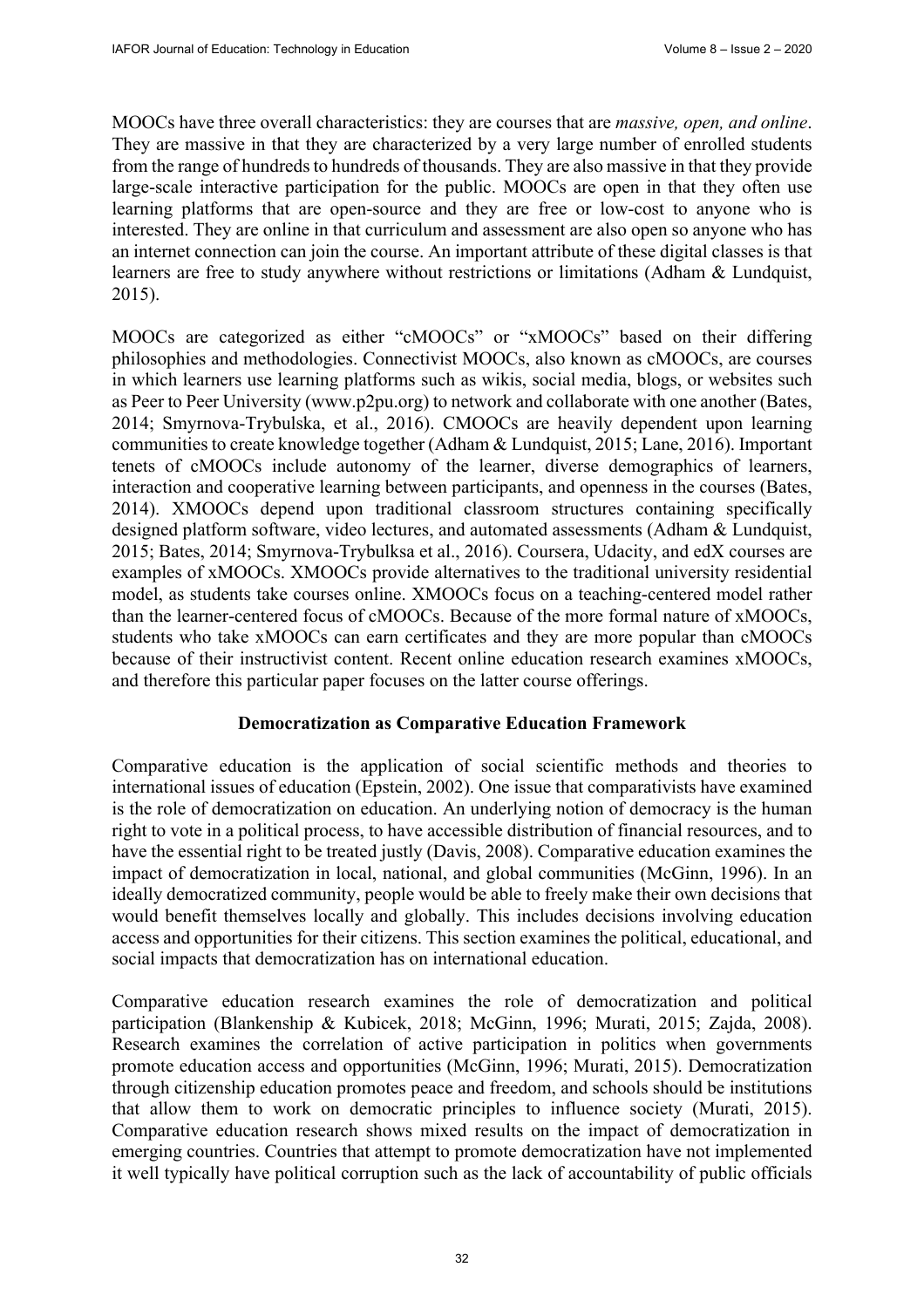as well as mismanagement of governmental funding (Powell et al., 2016). In Pakistan, for example, educational disparity is widened as the government has not provided adequate funding for education in the countryside versus their urban counterparts (Powell et al., 2016). However, other countries, such as Ukraine, attempt to democratize education through improving technology. One way in which Ukraine's educational system has reduced academic corruption is through data management software to protect privacy, systematize registration, and track grades for their students (Powell et al., 2016).

Comparativists have also researched democratization and its educational impacts in implementing free markets and capitalist ethics (Davies, 2008). Economically, a democratized government would distribute funding for education, incorporate civic education, and decentralize power to local officials (Davies, 2008; McGinn, 1996; Murati, 2015). Democratization in education should include decision-making from all aspects of an educational institution from the faculty, staff, parents, and students (McGinn, 1996; Murati, 2015). A democratic education curriculum incorporates teaching and learning of skills such as direct communication, deliberative process, negotiation, collaborative sharing, critical thinking and problem solving (McGinn, 1996).

Furthermore, democratization in education would also promote equitable education and access to educational opportunities to benefit all social groups (OECD, 2006; Zajda, 2008). Educational equity includes teaching and learning social justice issues, raising consciousness of power relations and providing materials to share voices of all groups of people, especially the marginalized (Sefa Dei & Shahjahan, 2008). Sefa Dei and Shahjahan, research educators in the field of equity and diversity studies, stated that "equity affirms that physical, material, emotional, social, and spiritual well-being of both self and collective… the affirmation arises from the recognition of each other's fundamental freedoms and rights to valued goods and services of society, while at the same time fulfilling accompanying responsibilities" (2008, p. 49). Comparative education research also examines the relationship between democratization and women's rights. These include an increase in participation of women in politics, written policies and laws advancing gender equality, a reduction in gender-based violence, funds for women's health, and alterations in family law to support women (Blankenship & Kubicek, 2018).

#### **Methodology**

This paper examines the relationship between online education and democratization of education. In particular, the main research question is as follows: Does online education, specifically using MOOCs, provide for the democratization of education for people in Asia. Democratization is examined in terms of allowing people to have the choice to not only learn, but also to participate in their society, whether it is socially, politically, or economically. This research explores whether people, especially the underserved, can access online education that is effective for their professional and/or personal growth.

This study explores research on the efficacy of massive open online courses to democratization, which was carried out from 2010 to 2019. The research method used is content analysis, which examines the frequency of terms, such as words and phrases, in texts to make inferences about the associations and possible connotations within the documents (Columbia University Mailman School of Public Health, 2019). Content analysis can be both quantitative and qualitative (Seuring  $&$  Gold, 2011). However, this study uses qualitative methods as documents and texts are examined. Types of content analysis include conceptual and relational analysis.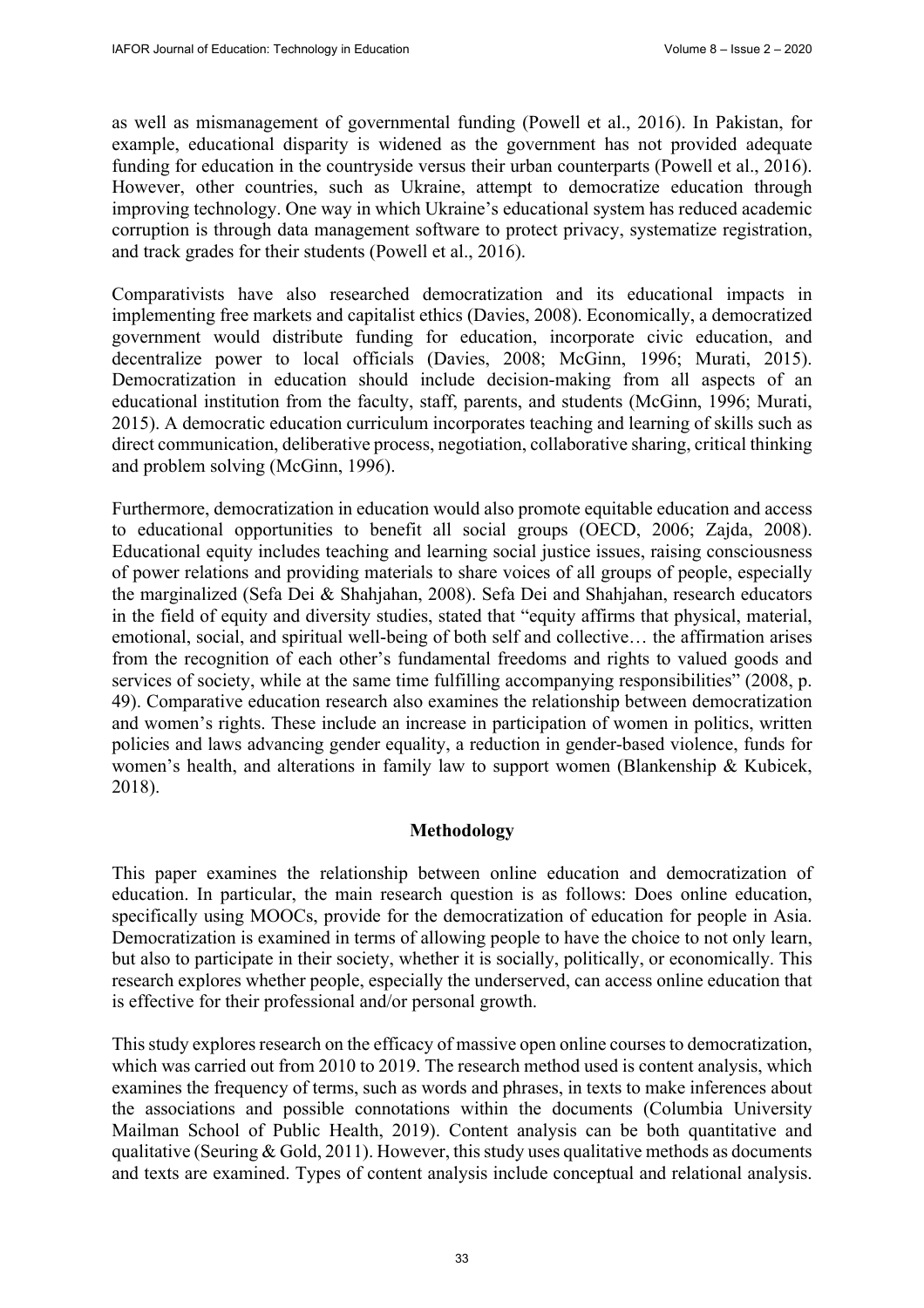Conceptual analysis examines patterns or themes in texts that occur often, whereas relational analysis explores the relationship between concepts and its importance (Columbia University Mailman School of Public Health, 2019). The study explored the conceptual and relational links between massive open online courses, educational access, and opportunities for people.

Initially, the process began as a deductive approach examining whether MOOCs democratize education for people in various countries in Asia. In particular, the initial research question focused on whether some Asian educational ministries or institutions offer low-cost courses that would benefit academic as well as vocational skills to their people. Specific themes such as the history, policies, benefits, challenges, and suggestions emerged in MOOC research on education access and opportunities through manual document analysis. An inductive approach was used to understand the more recent concepts or themes written in the literature from 2015 to the present.

The inductive approach used for this study employed a qualitative content analysis collected from 48 academic books and journals on issues related to MOOCS in Asia. The author hoped to identify MOOC trends relating to education access and opportunities. In particular, the research employed a similar type of methodology to Zawacki-Richter et al.'s (2018) automated content analysis in identifying themes and concepts of MOOC research using the program Leximancer. This text-mining statistical tool carefully extracts themes from documents to locate patterns and trends. Leximancer compiles various texts and documents, codes common themes, and creates a visual concept map creating categories that connect frequently-occurring information from the documents (Leximancer, n.d.). Figure 1 shows the phases of the research process that I conducted:



Figure 1: Phases of the Research Process

Forty-eight academic journals and book chapters were selected using the keywords *MOOCs, MOOC,* and *Asia.* These were found in two research databases: *Google Scholar and ERIC*. All of the 48 documents were selected using the following criteria: peer-reviewed journal or book chapter specifically focusing on MOOCs in Asia from 2010-2019, written in English, and online full-text accessibility. Limitations of the study include a smaller content analysis sample (48 documents) and the documents selected for analysis only being written in English, which narrowed the range of research able to be analyzed.

In addition to the manual coding of certain democratization themes such as access, opportunity, provision, literacy, mobility, Leximancer breaks down the themes in the 48 documents to categories and relationships between those categories to create a visual concept map.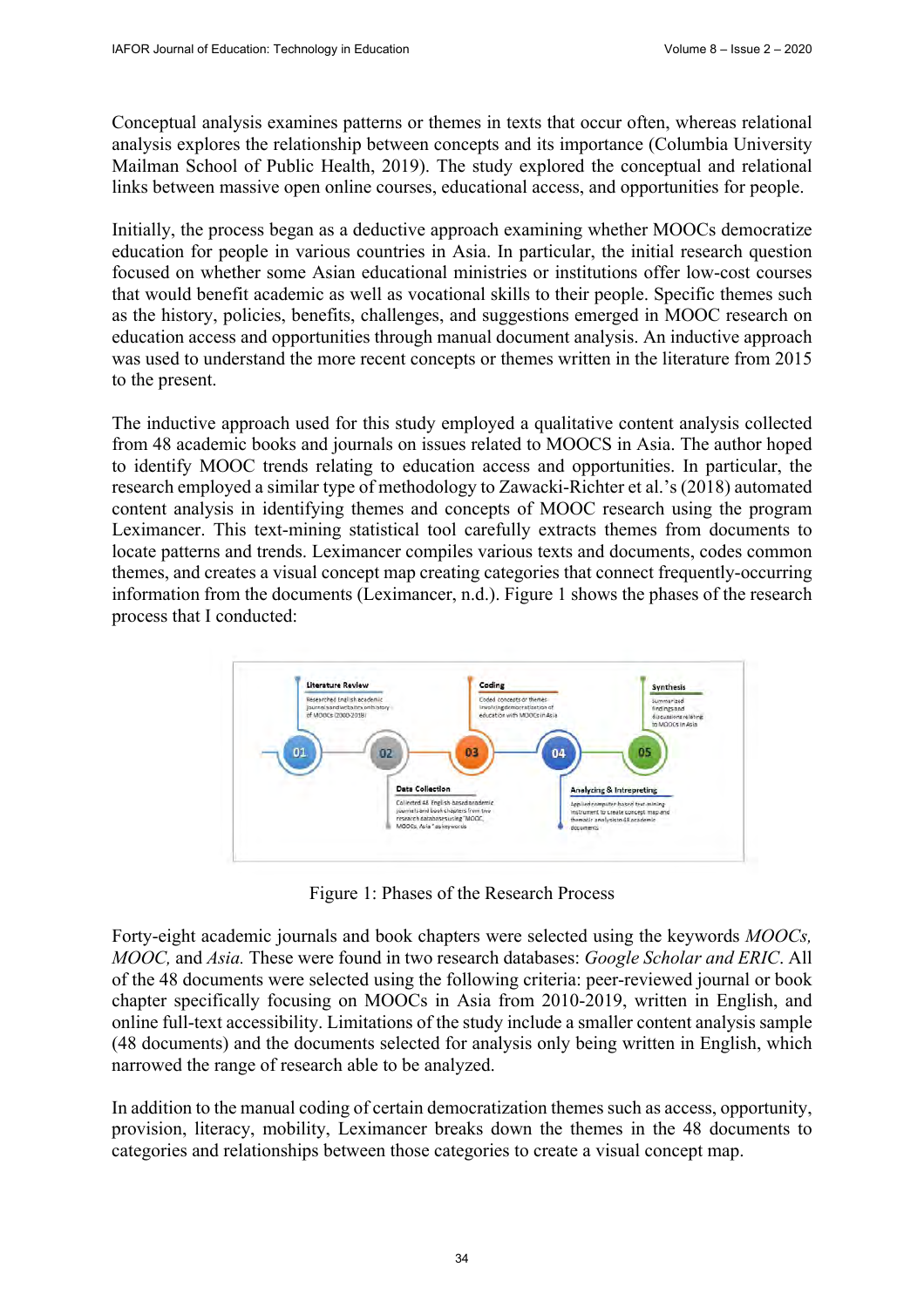#### **Results and Discussion**

Figure 2 illustrates the concept map derived from Leximancer, the automated content analysis software. The concept map contains concept circles of frequent words or phrases that are connected to other concepts on the map (Leximancer Pty Ltd, 2018).



Figure 2: Concept Map of MOOCs in Asia

The concept map generates the highest-level occurring terms. Important terms are heat-colored; for example, the "hottest" important concept appears in red, the next hottest is orange, and continues according to the color wheel (Leximancer Pty Ltd, 2018). In Figure 2, the hottest concepts appear to be *MOOCs* and *learning*, while *education* and *use* are the next most significant terms. Figure 3 below shows the interconnectivity of the concepts. Concepts that appear together often are in the same pieces of documents (Leximancer Pty Ltd, 2018).



Figure 3: Relationships between Concepts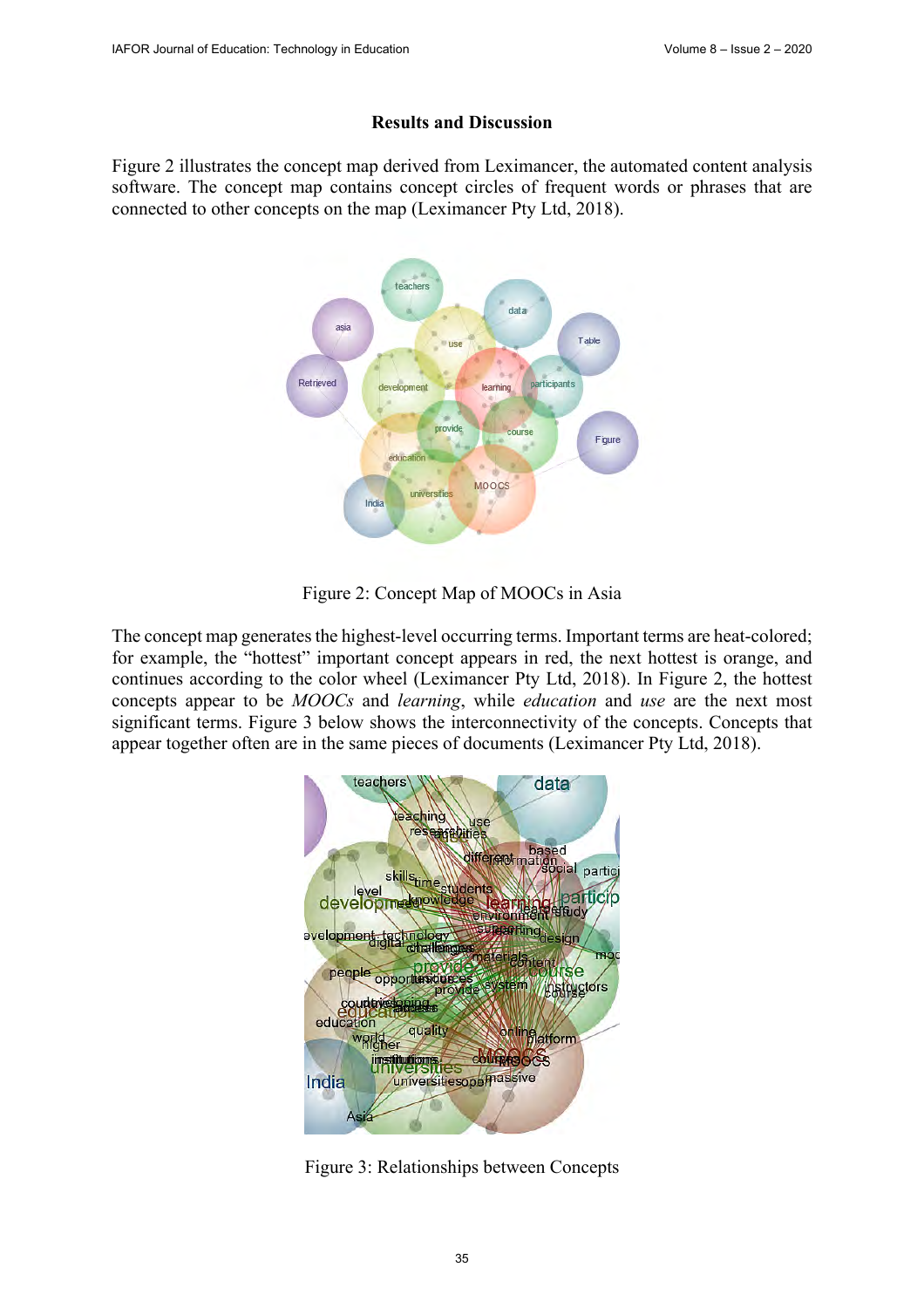From Figure 3, the *learning* and *MOOC* red circles appear to be very connected with other concept circles as seen with the dark red lines. The *learning* and *MOOC* circles, which are the hottest or most-frequented concepts connect to other concept terms of *development, provide, courses, education, universities* and *use*. This concept summary indicates the relative importance of *education, learning,* and *MOOCs* as compared to other terms. From this analysis, three themes have emerged because of the text-mining analysis and the concept map that relates to democratization of education: miscellany of MOOCs in Asia; provision and development of MOOC education in Asia; and opportunities and barriers of Asian learners to access MOOCs.

## **Miscellany of MOOCs in Asia**

From the content analysis, the *MOOC* concept circle is the central theme of the literature. The sub-themes within this concept circle include terms such as *online, courses, open, platform,*  and *massive.* The text-mining analysis connected the importance of MOOCs in Asia and the variety of MOOC offerings provided in countries such as Malaysia, India, Nepal, and China.

Some Asian universities have used MOOC platforms such as Coursera, edX, and Udacity, created by the collaboration of U.S. top universities and companies (Liyanagunawardena et al., 2013; Chen, 2013; Beigi et al., 2015). Countries such as India and Brazil contribute 14 percent of enrolled students in edX, Coursera, and Udacity (Kanwar, 2014). The National University of Singapore joined Coursera, while Nanyang Technology joined ITunes U (Chen, 2013). In 2012, edX announced its growing network to many international universities, including Asian universities, to meet global demand and increase access to quality education (edX, 2013). Asian universities include Tsinghua University and Peking University in China, the University of Hong Kong and Hong Kong University of Science and Technology in Hong Kong, Kyoto University in Japan, and Seoul National University in South Korea (edX, 2013).

As global edX, Coursera, and Udacity platforms have their online courses in English, many countries in Asia have adapted to create MOOCs for their own cultural and linguistic context (Buhl & Andreason, 2018). Some nation-states have prioritized MOOCs as part of their national education plans (Buhl & Andreason, 2018). Countries that have created local MOOCs as part of their educational strategies include Taiwan, China, Indonesia, Japan, Malaysia, Philippines, South Korea, Singapore and Thailand (Chen, 2013; Laurillard & Kennedy, 2017; Sari et al., 2019). In 2013, Tsinghua University founded the XuetangX platform in China, which also is part of the Chinese Association of Higher Education (Laurillard & Kennedy; Xuetangx, 2019). In Indonesia and Malaysia, MOOCs have been derived from government initiatives to create access to education for their people, especially when brick and mortar institutions are limited (Norman et al., 2015; Sari et al, 2019). In 2015, the Malaysian Ministry of Education collaborated with four public universities, National University of Malaysia, University Putra Malaysia, MARA University of Technology, and University of Malaysia Sarawak, to launch Malaysia MOOCs (Nordin et al., 2016). The Ministry of Education and Culture, along with Ciputra University and Universita Terbuka, collaborated in creating MOOCs in Indonesia (Sari et al., 2019). In Japan and Korea, JMOOCs and KMOOCs were created by an inter-organizational conglomerate of academic, business, and governmental institutions (Shigeta et al., 2017; Upadhyay & Anandpara, 2020,). Similar to the East Asian counterparts, ThaiMOOCs, launched by universities and governmental initiatives in Thailand, had their aim to develop life-long opportunities, innovation, and quality education for diverse groups of people (Chaimin, 2019). SWAYAM, otherwise known as Study Webs of Active-Learning for Young Aspiring Minds, "is a progamme initiated by the Government of India and designed to achieve the three cardinal principles of education policy including access, equity and quality…to take the best teaching learning resources to all, including the most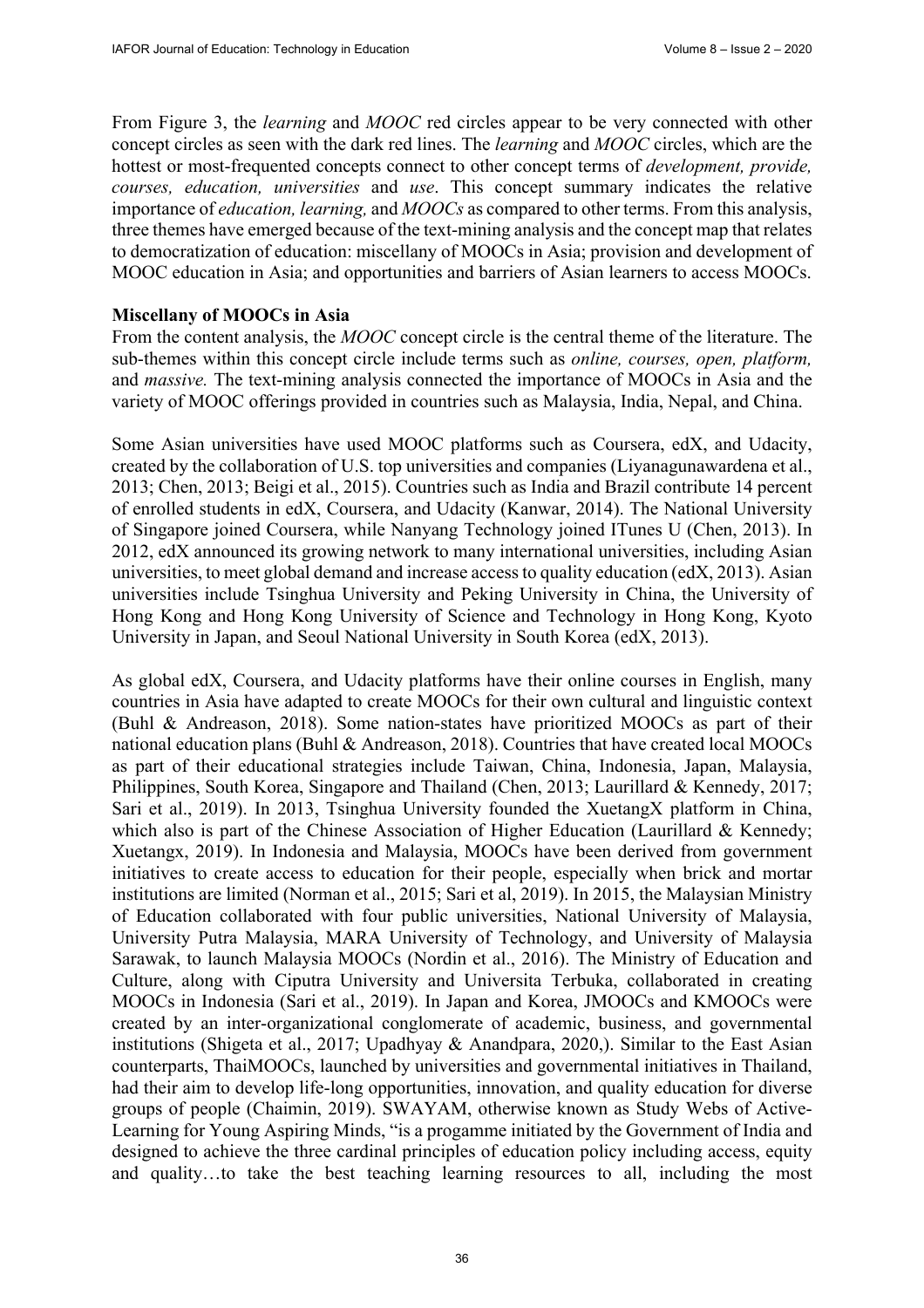disadvantaged" (SWAYAM, 2019, para. 1). Furthermore, Katmandu University in Nepal has recently piloted a MOOC course on basic programming which is one of the first locally developed MOOCs in the country (Ghimire, 2018; Singh, 2018).

### **Educational Development and Provision of MOOCs**

In the concept map of MOOC academic literature from 2010-2019, the *education* term emerged. The content analysis of the research literature describes the MOOC impact on providing education opportunities and access to people. In implementing the analysis and interpretation of each the 48 academic journals and book chapters in detail (see Figure 1: Step 4), another theme that emerged is the educational development and provision of MOOCs. Factors that can hinder democratization of education of MOOCs to those people are the physical infrastructure of technical capabilities and digital literacies of people understanding how to use MOOCs.

In India, where there could be possibly 40 million extra university student spots needed by the next decade, MOOCs in SWAYAM can help learners to achieve as much as 20 percent of their educational curriculum (Buhl & Andreasen, 2018; Chatterjee & Nath, 2014). MOOC advocates in India hope that online learning can help increase the literacy rates and help learners with employment training (Upadhyay & Anandpara, 2020). The rise of Indonesian MOOCs, offered at higher education institutions such as Ciputra University and Universita Terbuka, aim to help the underserved to find quality education at an affordable and accessible cost (Sari et al., 2019). MOOCs can also offer benefits to Nepali society such as open and free learning opportunities, affordable and inclusive education, and developing Nepalese teacher professional development (Ghimire, 2018; Singh, 2018).

**Technical capabilities.** According to Liyanagunawardena, Williams, and Adams (2013), access to educational technology encompasses the physical, motivational, and intellectual knowledge of understanding how to use digital devices. Some studies find a disparity for less privileged groups in obtaining internet access in various parts of the world. For some countries in Asia, internet access can be a challenge because of poor national infrastructure. For example, parts of Sri Lanka have limited electricity and their internet centers tend to be in more urban areas (Liyanagunawardena et al., 2013). As recently as in 2017, internet usage in Nepal was less than 50 percent (Ghimire, 2017). Furthermore, Southeast Asian learners cannot afford electronic equipment to enroll in MOOCs (van de Oudeweetering & Agirdag, 2015).

Access for women is more restricted where the internet is sparse. Women in Asia often go to public libraries rather than internet cafes because they perceive the former as safer (Laurillard & Kennedy, 2017). According to the World Bank, women also have less access to certain technology devices, as over 1.7 billion women in low- and middle-income countries do not own mobile phones (World Bank, 2016). Furthermore, women have less access due to cultural norms and pressures from families and friends not to use the internet (Laurillard & Kennedy, 2017).

Slow internet connection poses an obstacle for all learners accessing MOOCs that contain large files or that stream videos (Liyanagunawardena et al., 2013). In a survey conducted with Nepalese engineering students who took the MOOC course entitled "Fundamental Concepts of C Programming", the students stated that slow internet access was a main barrier to MOOC participation and completion (Shakya & Shrestha, 2018). Poor internet connection, especially in small towns and rural regions, can disrupt learning in various parts of the world (Adham & Lundquist, 2015). However, some governments and other organizations have developed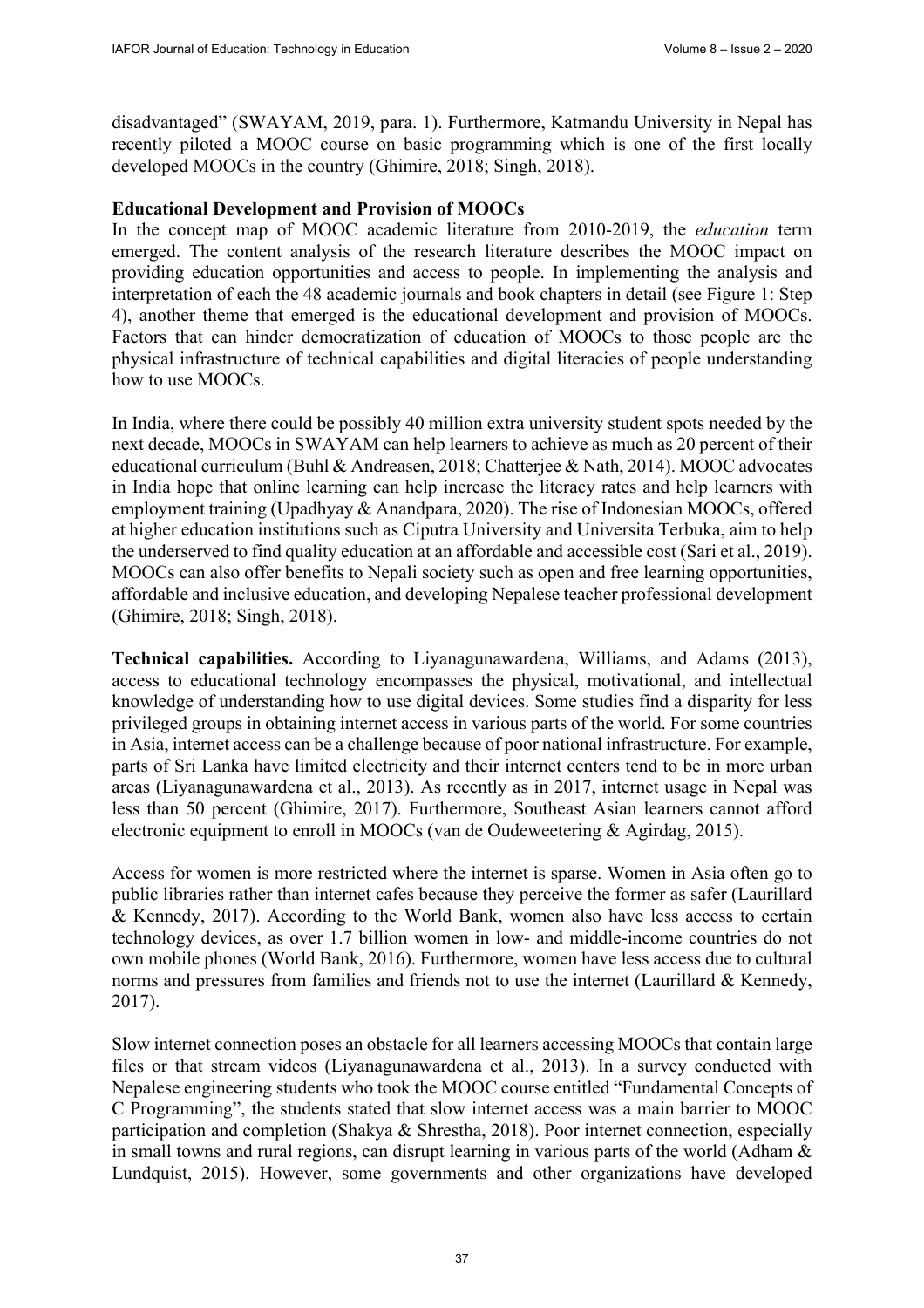MOOCs to support low-bandwidth connections. Murugesan, Nobes, and Wild (2017) observed a MOOC course for researchers from developing countries. This research and writing course was delivered in a Moodle site of low-bandwidth methods including high-quality textual content and videos or graphics that were low in size. Over 2,830 learners from over 90 countries participated in the course. In this low-bandwidth methods course, they found that over half of the learners were from the Majority World including Asian countries such as Sri Lanka, India, Nepal, and the Philippines (Murugesan et al., 2017). Over 45 percent of the participants in the MOOC research course were women. Furthermore, contrary to the typical findings, the women had a higher completion rate in relation to the men, engaging better in discussion forums and reflective dialogue, which is an indicator of digital literacy as well (Murugesan et al., 2017).

**Digital literacy.** Access to technology does not equate with proficiency of use. A young Sri Lankan female teacher once responded in an interview about using MOOCs that although she had good internet connectivity and technological resources, she did not know how to use them (Liyanagunawardena et al., 2013). Her response underscores that for women and the underserved in Asia, digital literacy is vital to the sustainability and completion of MOOCs. Digital literacy includes information processing, competently navigating online tools, building community through discussion forums, self-discipline in reading and completing assignments, tasks, and quizzes, and having the ability to self-learn (Trehan et al., 2017). For many nations in the world, computer literacy is still in the early stages. A little over 20 percent of Sri Lankan adults are proficient at using digital technology (Liyanagunawardena et al., 2013). In Chinese and Indian universities, those with information literacy, that is, better internet skills and the desire to learn through videos, have been more likely to succeed in MOOCs than those who were not as technically able (Trehan et al., 2017). Even educators and students who have been exposed to technology have a difficult time in understanding the process of implementing or using MOOCs. In India, teaching assistants who helped the lead instructors for the SWAYAM online courses have a challenging time with technical skills and handling of MOOCs (Buhl & Andreasen, 2018). For Nepalese students who took the pilot MOOC course in Kathmandu University, they expressed confusion regarding the assignment expectations such as posting discussions that they eventually dropped out of the course (Ghimire, 2018). To counteract these issues with digital literacy, recommendations for improvement in MOOC retention include clear instructions with modeling examples from the instructor and technology orientation (Ghimire, 2018). This is because prerequisite knowledge of using MOOCs, such as background knowledge and programming skills, poses additional barriers for some women and the underserved in Asia in taking MOOCs (van de Oudeweetering & Agirdag, 2015).

#### **Lingual/Cultural/Social/Economical Factors for Asian Learners of MOOCs**

Another category, which emerged in the concept map analyzing MOOCs in Asia documents from 2010-2019, is *learning.* The *learning* concept examines the social, cultural, and physical aspects of the learners and it appears that the design and pedagogy of MOOCs influences them. Cultural differences of Asian online learners can be a factor in MOOC education, as well as language, communication tool use, plagiarism, time zone differences, instructional styles, language and other cultural factors (Chen, 2013).

**Language and culture.** Not only do women learners and the underserved in Asia need to have sufficient digital literacy, they need to understand English. Many MOOCs originated in America and Europe where their universities and providers created the learning platforms (Laurillard & Kennedy, 2017). Only a small proportion of students in the Majority World are multilingual (Liyanagunawardena et al., 2013). This creates obvious challenges, as seen in MOOC creation in Nepal. This includes difficulty in the comprehension of the video lectures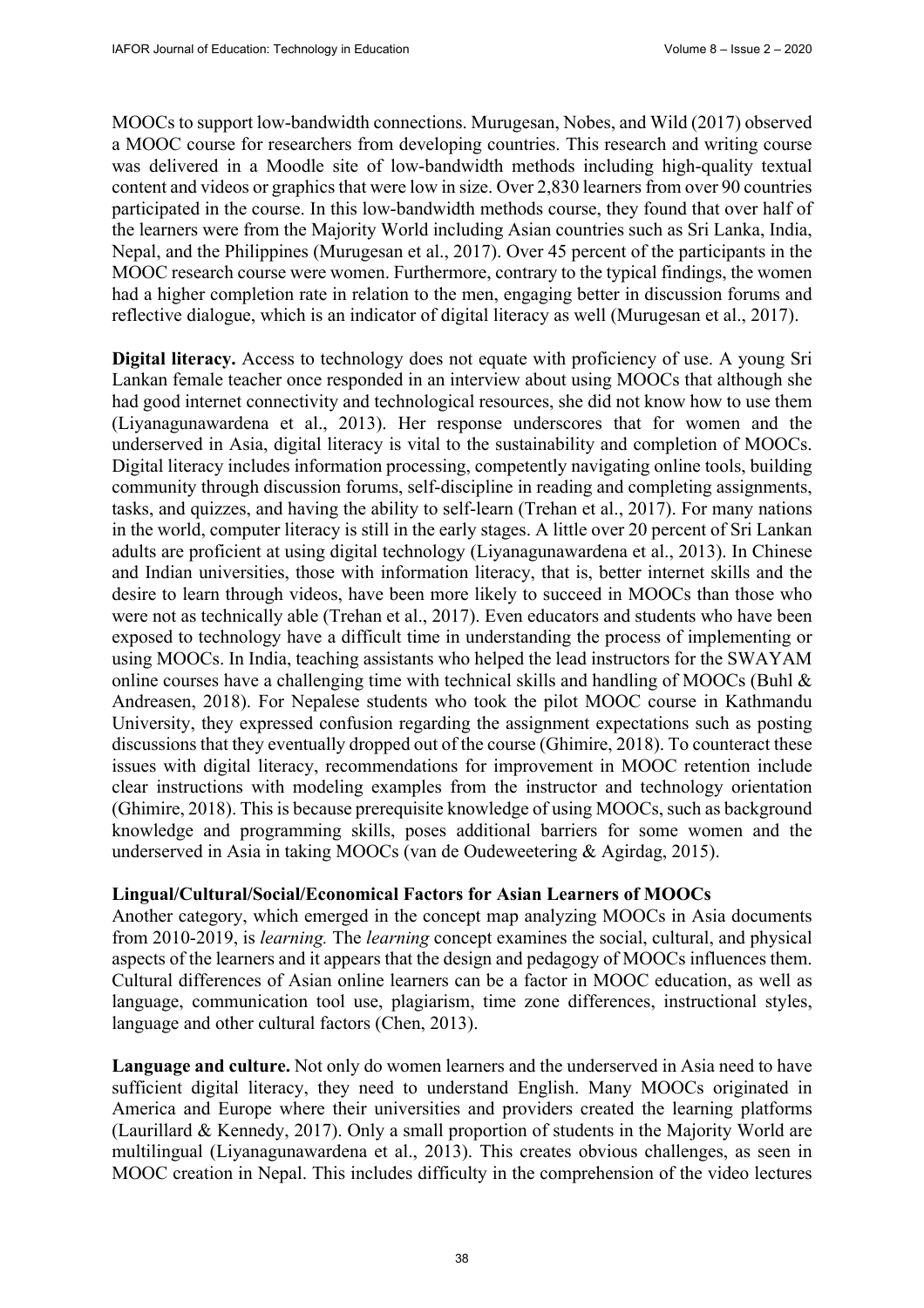and texts, the pace and tone of the lecturers, creating discussion posts, and understanding assessment as English is not their first language (Ghimire, 2020).

Culture also plays a role in completing online courses. MOOCs have certain discourses such as instructions, humor, or content in the discussion forums that other diverse learners may not understand (Liyanagunawardena et al., 2013). In some cultures, quality learner engagement involves direct teacher to student interaction (Laurillard & Kennedy, 2017). Intercultural communication also is a factor as students from collective and high context cultures, like those in Asia, stated problems in understanding their classmates' viewpoints without visual signals (Bayeck et al., 2018). In a required Malaysian Ethnic Relations MOOC undergraduate course, students expressed that having Malaysian instructors who speak the same language as them is a factor in helping them understand the video lectures better as the teachers can identify with their local culture (Nordin et al., 2016). In many countries in Asia such as Nepal and India, traditional face-to-face classroom, rote learning and plagiarism is engrained in the education context; thus, instructors of MOOCs need to be aware of the challenges they faced when assessing their students (Ghimire 2020; Mohapatra & Mohanty, 2017).

Suggestions to improve the quality of MOOCs to their diverse learners include providing inclusive guidelines to respectively post on discussion forums, a variety of audio-visual material, and flexibility on assessments to attract those with different learning styles (Liyanagunawardena et al., 2013; Laurillard & Kennedy, 2017). Furthermore, learning engagement would increase if MOOCs enabled their diverse learners to share their personal stories with one another, using local and global contexts to help them understand the course content.

Regarding gender, MOOCs have the potential to offer and expand educational opportunities for women in Asia and the Majority World (Alcorn et al., 2015; Liyanagunawardena et al., 2013). Liyanagunawardena et al., (2013) state that MOOCs can benefit females in nations where access to education would be limited, such as in Afghanistan or in Nepal. Video conferencing on the social value of MOOC based discussions can provide women access to more senior global faculty than they would have in their local classroom (Laurillard & Kennedy, 2017).

MOOCs have the potential to democratize education for people with limited learning opportunities, as universities, commercial, government, and non-profit providers realize that these open online courses cannot be a "one-size-fits-all" platform. Creators of MOOCs need to take into account the context of the learners, including the national infrastructure, schooling, technical educational background, language, and culture.

**Economic and social mobility.** As countries in Asia seek more labor, MOOCs can be a viable option for women and those who cannot afford traditional higher education to improve jobrelated skills. A large number of Indian learners have signed up for edX MOOCs at Harvard, MIT, and Penn (Alcorn et al., 2015). About 20 percent of the students in these MOOC courses are women and those in rural residences of India (Alcorn et. al, 2015). Many Indian learners have used MOOCs for professional development, to improve their current job skills, or to transition to new positions, primarily in STEM fields. In a 2014 survey of 780,000 learners who completed a Coursera MOOC course from approximately 212 countries, 72 percent of the survey respondents chose career benefits and 61 percent reported educational benefits (Zhenghao et al., 2015). Interestingly, people from Asia, people with lower socioeconomic status, and those with less education reported they benefited more from MOOCs than their elite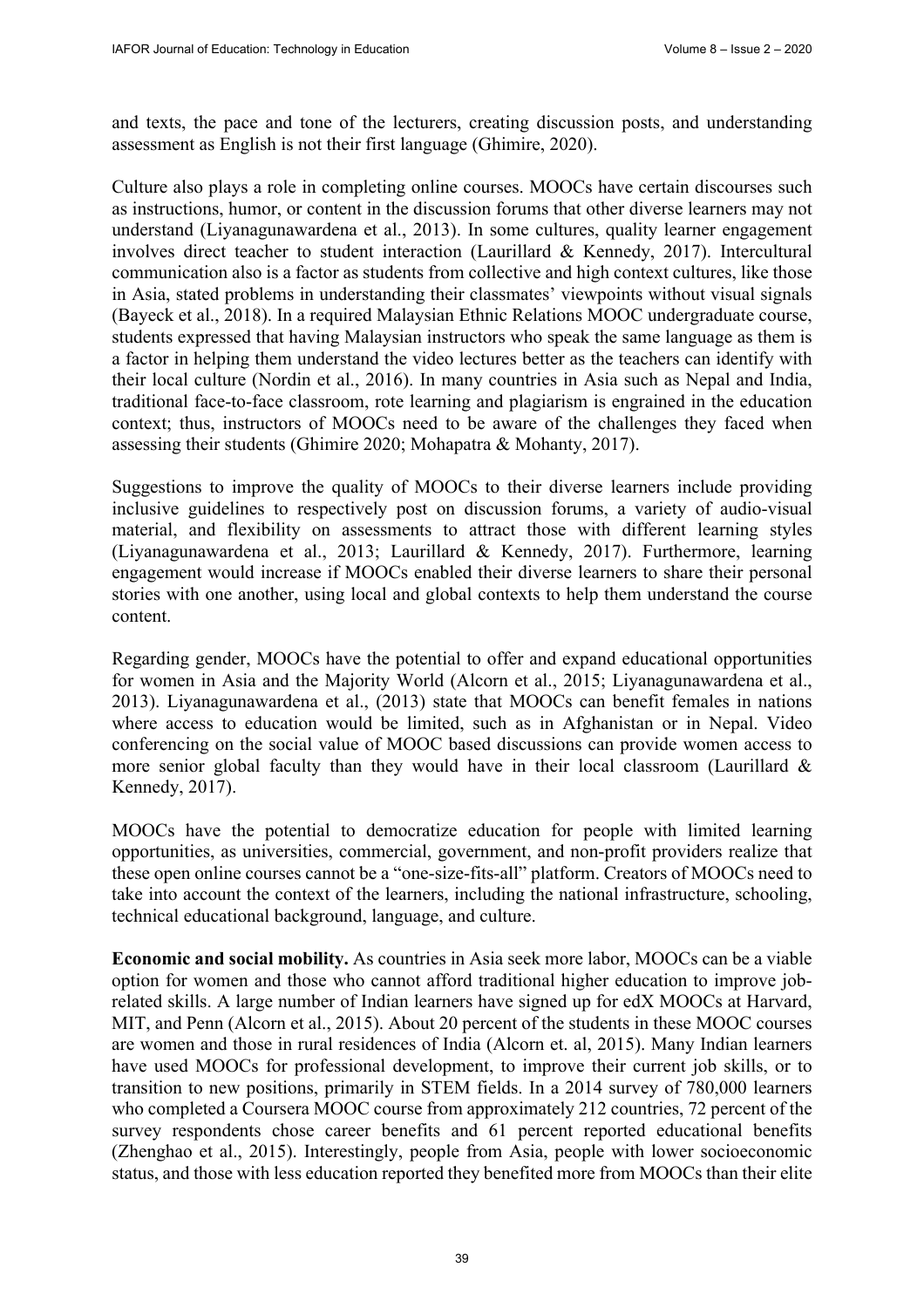counterparts (van de Oudeweetering & Agirdag, 2015; Zhenghao et al., 2015). The former respondents stated that completing a Coursera MOOC assisted them with tangible career benefits such as getting a raise, finding a new job, or improving upon a skill for a job promotion (Zhenghao et al., 2015). Furthermore, the survey responders from the Majority World such as those in Asia and people with lower socioeconomic status said they believed that the MOOCs helped them improve their educational output, *(i.e., transferring the MOOC to academic credit* or attaining knowledge). Other studies support the trends that when learning job-specific skills, learners from the Majority World such as those in the Philippines were more likely to complete MOOCs than those in the Western countries (Garrido et al., 2016; Murugesan et al., 2017).

MOOCs that cater towards women and the learners of the Majority World through their content are likely to have their learners complete their courses. For example, in a MOOC entitled "Understanding Dementia", learners can retake assessments as many times as necessary for them to understand the content (van de Oudeweetering & Agirdag, 2015). Another MOOC known as "Web Science" contains materials that non-native English learners can understand (van de Oudeweetering & Agirdag, 2015). In a MOOC on research writing for researchers in developing countries, the low-bandwidth materials in the course and the asynchronous flexibility of the course allowed female learners to complete the course, especially as many of them have additional work and familial responsibilities (Murugesan et al., 2017).

Economic and social mobility are motivating factors for some women enrolling in MOOCs. Other motivating factors include the participation of a friend or colleague in an online platform (Bayeck, 2016). A higher number of women took a Penn State Coursera MOOC course on "Creativity, Innovation, and Change". The course attracted participants from over 82 different nations, including China, the United States, India, Canada, Mexico, Brazil, Nigeria, Egypt, France, and Germany (Bayeck, 2016). Over 90 percent of the female respondents mentioned that they took the course because of their friend. Eighty-one percent of respondents identified job-related skills and connection with others as reasons that they took the course (Bayeck, 2016). In terms of female participation, group work and collaboration were important factors for women to complete the courses, especially as the topic of the course was engineering.

## **Conclusion and Future Research**

MOOCs are open, low-cost, and unrestricted for any learner to enroll in them. Educators have predicted that internet platforms would result in democratization of education by providing educational access for all. They further have identified MOOCs as allowing those who have been excluded from residential higher education to participate in online courses (Adham and Lundquist, 2015). In reviewing the literature and engaging in qualitative content analysis on the impact of MOOCs on the democratization of education in Asia, researchers have examined the effects of technical capabilities, digital literacies, and language, as well as culture, on women and the less privileged potentially using MOOCs for educational opportunities. Many Asian universities have used a variety of MOOCs as part of their national plans to provide opportunities for their people to receive higher education or continuing professional development. Countries that have higher enrollments of people using MOOCs include those that have solid technical infrastructure and educational policies encouraging their people to enroll in MOOCs as part of their educational requirements. Recent research on MOOCs in Asia still shows a disparity of enrollees who are either male, people in their 20s-30s, those who live in the urban areas, middle-to-upper social class, and learners who are competent in English. Yet more countries in Asia, such as in Nepal, Indonesia, and Malaysia are providing more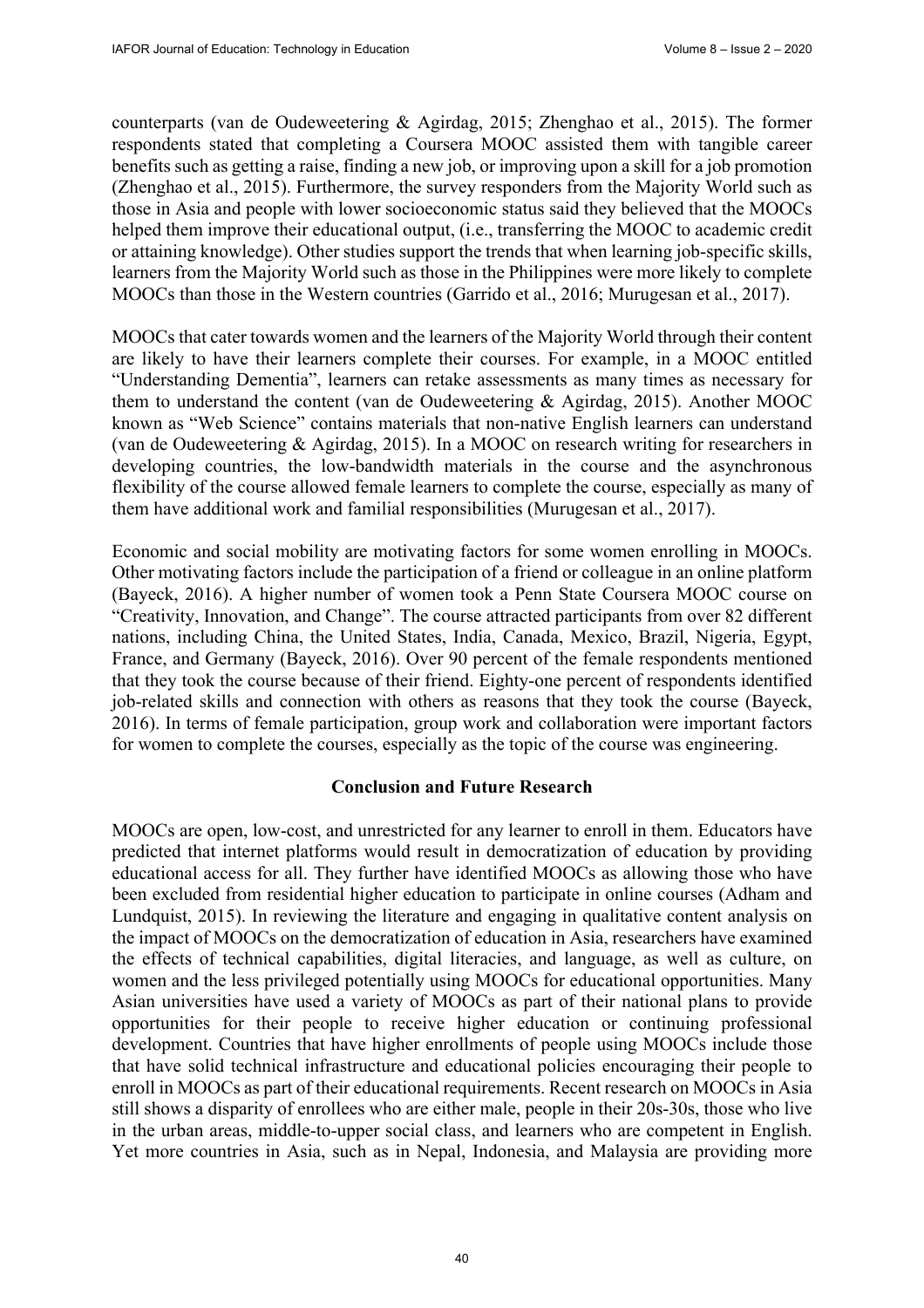internet availability and educational curriculum that provide digital literacy and MOOCs in their local language to help the underserved with support to use MOOCs.

Multitudes of learners from around the world have enrolled in MOOCs. However, not all learners have taken advantage of the online learning platforms. To make MOOCs even more accessible to females and the Majority World, MOOC providers in the United States and abroad should collaborate with various organizations such as governments, multinational corporate sponsors, non-government organizations and community centers to work for underserved groups to maximize the potential in providing education to these groups. The democratization of education through MOOCs requires partnering organizations to improve the MOOCs infrastructure, offer better broadband internet connectivity, and equip the less privileged groups with sufficient digital literacy to enable them to maximize the benefits MOOCs have to offer. MOOC providers should also research and take the time to invest in culturally and linguistically responsive content for their potential clients. As populations in the Majority World increase, including those in Asia, the need to utilize technology will rise. Traditional brick and mortar higher education institutions will not be able to accommodate such multitudes of people. In order to meet the 2015 World Education Forum's aim of equitable and inclusive quality education and lifelong learning for all by 2030, local governments, grassroot organizations, and donors from affluent nations need to provide ample technological and educational resources to create more MOOCs for women and those in the Majority World. Further research will examine the extent to which global-based MOOCs such as Coursera or edX, and local-based MOOCs in China, India, Indonesia, Japan, Malaysia, Nepal, Thailand, and other Asian nation-states have altruistic intentions of providing educational access, equity, and opportunity for women and the underserved in Asia.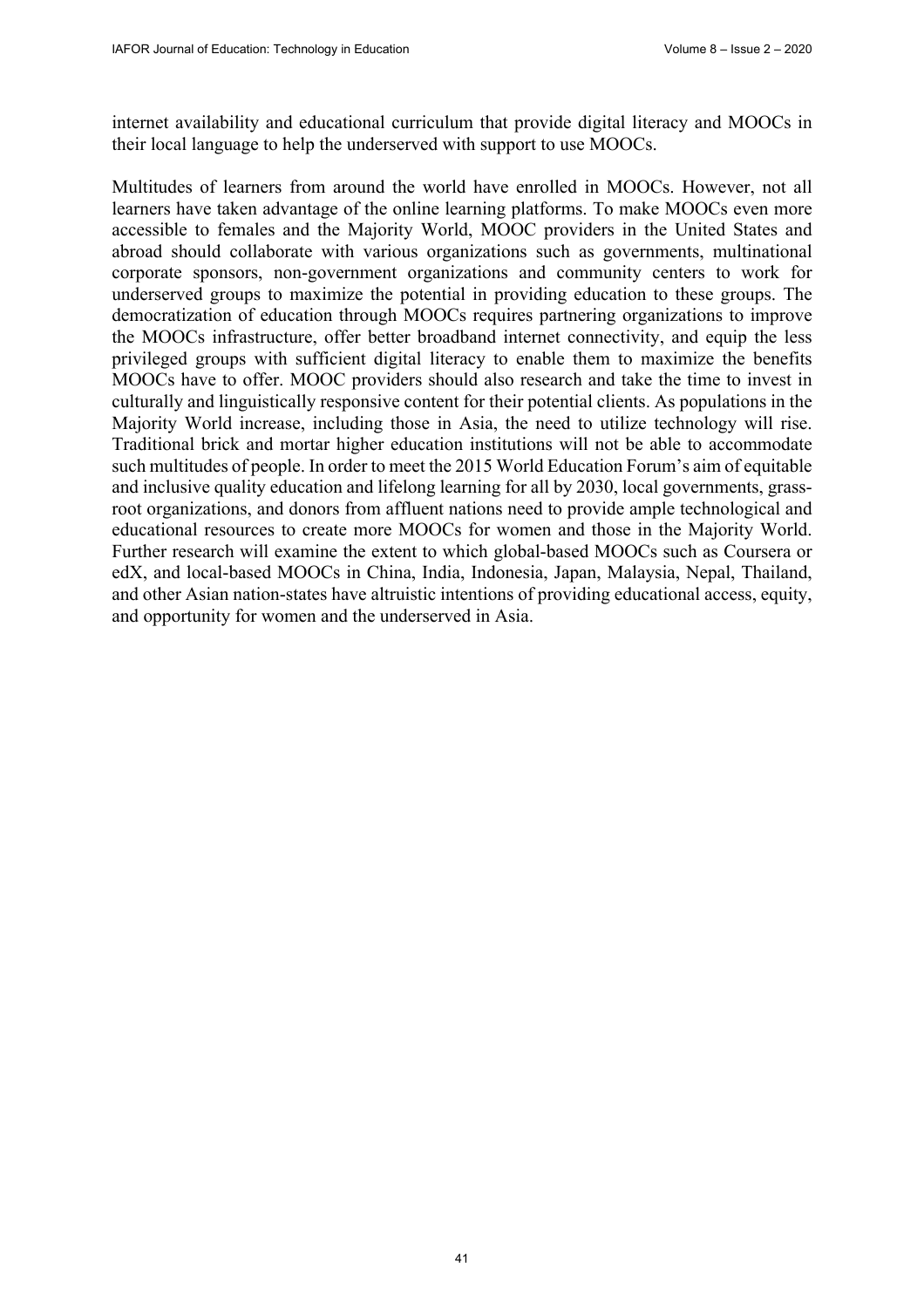#### **References**

- Adham, R. S. & Lundquist, K. O. (2015). MOOCs as a method of distance education in the Arab world: A review paper. *European Journal of Open, Distance and e-Learning*, *18*(1), 123–139. <https://doi.org/10.1515/eurodl-2015-0009>
- Alcorn, B., Christensen, G., & Kapur, D. (2015). Higher education and MOOCs in India and the Global South. *Change: The Magazine of Higher Learning*, *47*(3), 42–49. <https://doi.org/10.1080/00091383.2015.1040710>
- Allen, I. E. & Seaman, J. (2013). *Changing course: Ten years of tracking online education in the United States.* Babson Park, MA: Babson Survey Research Group and Quahog Research Group. <https://www.onlinelearningsurvey.com/reports/changingcourse.pdf>
- Bates, T. (2014, October 13). Comparing xMOOCs and cMOOCs: Philosophy and practice. *Online Learning and Distance Education Resources.* [https://www.tonybates.ca/2014/10/13/comparing-xmoocs-and-cmoocs-philosophy](https://www.tonybates.ca/2014/10/13/comparing-xmoocs-and-cmoocs-philosophy-and-practice/)and[-practice/](https://www.tonybates.ca/2014/10/13/comparing-xmoocs-and-cmoocs-philosophy-and-practice/)
- Bayeck, R. Y. (2016). Exploratory study of MOOC learners' demographics and motivation: The case of students involved in groups. *Open Praxis*, *8*(3), 223–333. [https://](https://doi.org/10.5944/openpraxis.8.3.282) [doi.org/10.5944/openpraxis.8.3.282](https://doi.org/10.5944/openpraxis.8.3.282)
- Bayeck, R. Y., Hristova, A. Jablowkow, J. W., & Bonafini, F. (2018). Exploring the relevance of single-gender group formation: What we learn from a massive open online course (MOOC). *British Journal of Educational Psychology*, *49*(1), 88–100. <https://doi.org/10.1111/bjet.12528>
- Beigi, M., Wang, J. and Shirmohammadi, M. (2015). ARHD! Take the opportunity and pioneer vocational MOOCs. *Human Resource Development International*, *18*(2), 203–212. <https://doi.org/10.1080/13678868.2014.978663>
- Blankenship, J. & Kubicek, P. (2018). Democratization and gender equality in Sub-Saharan Africa. *The Journal of the Middle East and Africa*, *9*(1), 27–50. <https://doi.org/10.1080/21520844.2018.1449458>
- Bozkurt, A., Keskin, N. O., & de Waard, I. (2016). Research trends in massive open online course (MOOC) theses and dissertations: Surfing the tsunami wave. *Open Praxis*, *8*(3), 203–221. <https://doi.org/10.5944/openpraxis.8.3.287>
- Buhl, M. & Andreasen, L. B. (2018). Learning potentials and educational challenges of massive open online courses (MOOCs) in lifelong learning. *International Review of Education*, *64*, 151–160.<https://doi.org/10.1007/s11159-018-9716-z>
- Chaimin, C. (2019). MOOC: Lifelong learning in the 21st century. *Journal of Humanities and Social Sciences, Chiang Mai Rajabhat University*, 46–70. <https://so01.tci-thaijo.org/index.php/husocjr/article/download/201022/142538/>
- Chatterjee, P. & Nath, A. (2014). Massive open online courses (MOOCs) in higher education - Unleashing the potential in India. Proceedings of *2014 IEEE international conference on MOOC, innovation, and technology in education*, (pp. 256–260). IEEE. <https://doi.org/10.1109/MITE.2014.7020283>

Chen, J. C. (2013). *Opportunities and challenges of MOOCs: Perspectives in Asia.*

IFLA WILIC 2013, Singapore. [http://library.ifla.org/157/1/098-chen-en.pdf.](http://library.ifla.org/157/1/098-chen-en.pdf)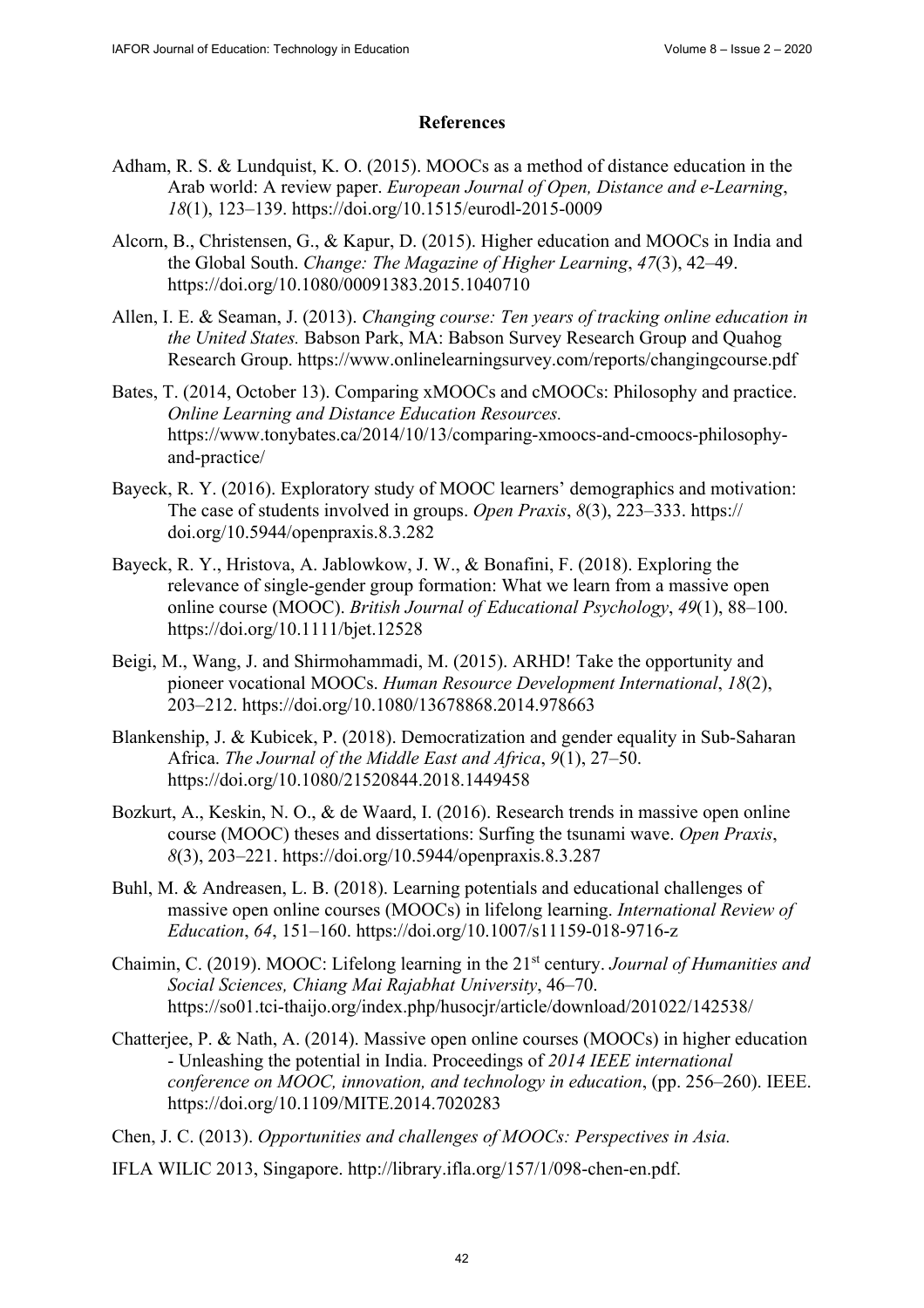- Columbia University Mailman School of Public Health. (2019). *Content Analysis*. [https://www.mailman.columbia.edu/research/population-health-methods/content](https://www.mailman.columbia.edu/research/population-health-methods/content-analysisDavies)analysis
- [Davies, L.](https://www.mailman.columbia.edu/research/population-health-methods/content-analysisDavies) (2008). Interruptive democracy in education. In J. Zajda, L. Davies & S. Majhanovich (Eds.), *Comparative and global pedagogies: Equity, access, and democracy in education* (pp. 15–32). Springer.
- EdX (2013, May 21). *EdX continues to grow its network of the world's leading institutions of higher education to meet global demand and increase access to quality education*  [Press release]. <https://www.edx.org/press/edx-expands-xconsortium-asia-doubles>
- Epstein, E. H. (2002). Globalization of education. In J. W. Guthrie (Ed.), *Encyclopedia of education* (2nd ed., pp. 936–939). Macmillan.
- Garrido, M., Koepke, L., Andersen, S., Mena, A. F., Macapagal, M., & Dalvit, L. (2016). *An examination of MOOC usage for professional workforce development outcomes in Colombia, the Philippines, & South Africa.* Seattle: Technology & Social Change Group, University of Washington Information School. [https://tascha.uw.edu/publications/an-examination-of-mooc-usage-for-professional](https://tascha.uw.edu/publications/an-examination-of-mooc-usage-for-professional-workforce-development-outcomes/)workforce[-development-outcomes/](https://tascha.uw.edu/publications/an-examination-of-mooc-usage-for-professional-workforce-development-outcomes/)
- Ghimire, B. K. (2018). Maximizing continuous professional and academic development through MOOC. In NELTA ELT Forum 2018 volume 4. Kathmandu: Nepal English Language Teacher's Association. (114–123).
- Hollands, F. M., & Tirthali, D. (2014). MOOCs: Expectations and reality. Full report. Center for Benefit-Cost Studies of Education, Teachers College, Columbia University, NY. <https://files.eric.ed.gov/fulltext/ED547237.pdf>
- Kanwar, A. (2014, March 28). *Old wine in new bottles? Exploring MOOCs* [White paper]. Commonwealth of Learning, 1–7. http://dspace.col.org/bitstream/handle/11599/1019/2014 Kanwar Old Wine Transcr ipt.pdf?sequence=1&isAllowed=y
- Lane, A. (2016). Emancipation through open education: Rhetoric or reality? In P. Blessinger and T. J. Bliss (Eds.), *Open Education: International Perspectives in Higher Education* (pp. 31–50). Open Book Publishers.<https://doi.org/10.11647/OBP.0103.02>
- Laurillard, D. and Kennedy, E. (2017). *The potential of MOOCs for learning at scale in the Global South.* Centre for Global Higher Education. <http://www.researchcghe.org/perch/resources/publications/wp31.pdf>
- Lederman, D. (2007, December 6). Does class size matter: Daniel Barwick challenges the assumption that small is always best in the college classroom*. Inside Higher Ed*. <https://www.insidehighered.com/views/2007/12/06/does-class-size-matter>
- Leximancer. (n.d.). *What is Leximancer: Automatic Content Analysis* [PowerPoint slides]. <https://static1.squarespace.com/static/539bebd7e4b045b6dc97e4f7/t/5b0f8eab70a6ad> 58c23e862c/1527746234314/Leximancer+Introduction.pdf
- Leximancer Pty Ltd. (2018, April 12). *Leximancer User Guide, Release 4.5*. <https://doc.leximancer.com/doc/LeximancerManual.pdf>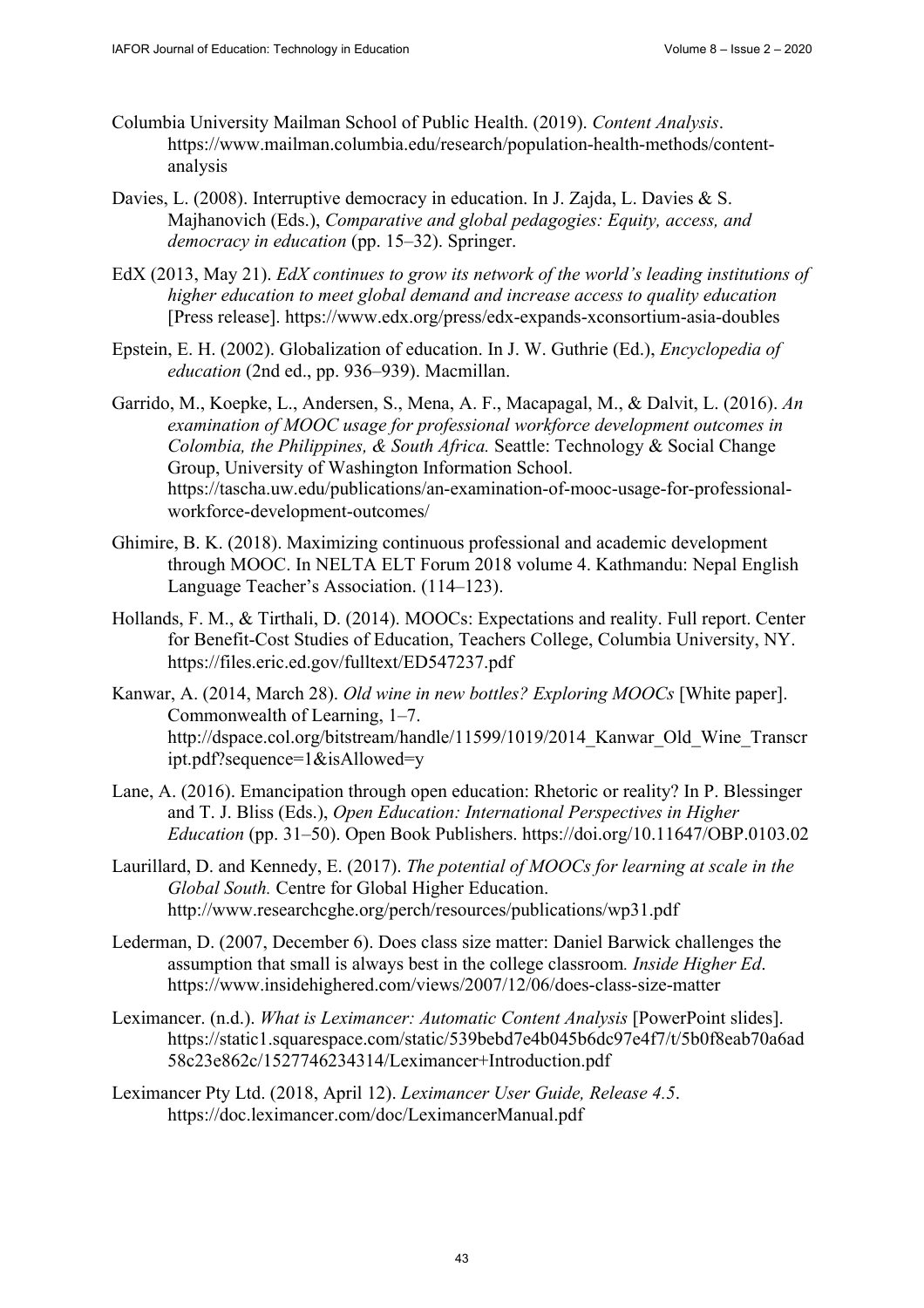- Liyanagunawardena, T. R., Williams, S., & Adams, A. A. (2013). The impact and reach of MOOCs: A developing countries' perspective. *eLearning Papers*, 38–46. [http://centaur.reading.ac.uk/32452/1/In-depth\\_33\\_1.pdf](http://centaur.reading.ac.uk/32452/1/In-depth_33_1.pdf)
- McGinn, N. (1996). Education, democratization, and globalization: A challenge for comparative education. *Comparative Education Review*, *40*(4), 341–357. <https://doi.org/10.1086/447398>
- Mohapatra, S. & Mohanty, R. (2017). Adopting MOOCs for affordable quality education. *Education and Information Technologies*, *22*(5), 2027–2053. <https://doi.org/10.1007/s10639-016-9526-5>
- Murati, R. (2015). Conception and definition of the democratization of education. *Journal of Education and Practice*, *6*(30), 173–183. <https://files.eric.ed.gov/fulltext/EJ1081375.pdf>
- Murugesan, R., Nobes, A., & Wild, J. (2017). A MOOC approach for training researchers in developing countries. *Open Praxis*, *9*(1), 45–57. <https://doi.org/10.5944/openpraxis.9.1.476>
- Nordin, N., Norman, H., Embi, M. A., Mansor, A. Z., Idris, F. (2016). Factors for development of learning content and task for MOOCs in an Asian Context. *International Education Studies*, *9*(5), 48–59.<https://doi.org/10.5539/ies.v9n5p48>
- Norman, H., Dogan, H., Nordin, N., Mahamod, Z., Halim, L. (2015). An Asia-Europe massive open online course for lecturer training development of pedagogical strategies for MOOCs*. Proceedings of Public University Dean's Council 2015 Seminar, Malaysia*. [https://www.researchgate.net/publication/281782494\\_An\\_Asia-](https://www.researchgate.net/publication/281782494_An_Asia-Europe_Massive_Open_Online_Course_for_Lecturer_Training_Development_of_Pe)Europe Massive Open Online Course for Lecturer Training Development of Pe dagogical Strategies for MOOCs
- OECD. (2006). *Education Policy Analysis: Focus on Higher Education*. Paris. OECD.
- Powell, D.V., Kuzmina, S., Cwick, S., Khalid, T. & Sofo, S. (2016). Democratization of education in emerging countries. *Journal of Interdisciplinary Education*, *15*(1), 1–36. https://www.researchgate.net/publication/304836394 Democratization of Education \_in\_Emerging\_Countries
- Sari, A. R., Bonk, C. J., Zhu, M. (2019). MOOC instructor designs and challenges: What can be learned from existing MOOCs in Indonesia and Malaysia? *Asia Pacific Education Review*. 1–24. <https://doi.org/10.1007/s12564-019-09618-9>
- Seaman, J. E., Allen, I. E., & Seaman, J. (2018). *Grade increase: Tracking distance Education in the United States.* Babson Survey Research Group. <http://onlinelearningsurvey.com/reports/gradeincrease.pdf>
- Sefa Dei G. J. & Shahjahan, R. (2008). Equity and democratic education in Ghana: Towards a pedagogy of difference. In J. Zajda, L. Davies & S. Majhanovich (Eds.), *Comparative and global pedagogies: Equity, access, and democracy in education,* (pp. 49–70). Springer.
- Singh, A. B. (2018). Accessing the role of massive open online courses (MOOCs) in higher education: Opportunities and challenges for learning. In *NELTA ELT Forum 2018 volume 4* (pp. 97–113)*.* Kathmandu: Nepal English Language Teacher's Association. <https://www.nelta.org.np/uploads/images/files/NELTA%20ELT%20Forum%20Vol%> 204%202018.pdf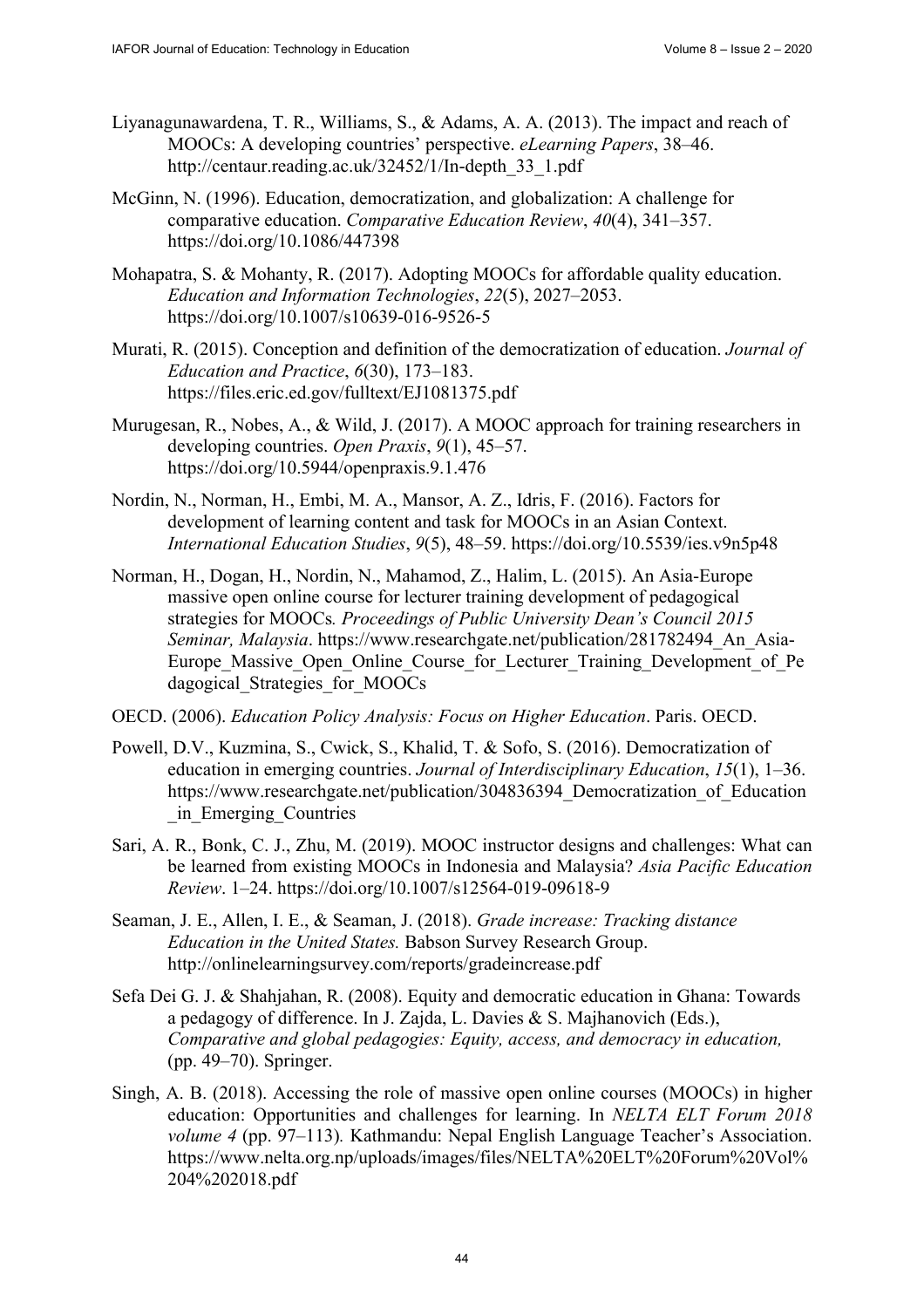- Shakya, M. & Shrestha, S. (2018). *MOOCs for higher education in Nepal.* Quezon City: Foundation for Information Technology Education and Development, Inc.
- Shigeta, K., Koizumi, M., Sakai, H., Tsuji, Y., Inaba, R., & Hiraoka, N. (2017). A survey of the awareness, offering, and adoption of OERS and MOOCs in Japan. *Open Praxis*, *(9),* 195–206. <https://doi.org/10.5944/openpraxis.9.2.568>
- Smyrnova-Trybulska, E., Ogrodzka-Mazur, E., Szafrańska-Gajdzica, A., -Morze, N., Makhachashvili, R., Noskova, T., Pavlova, T., Yakovleva, O., Issa, T., & Issa, T. (2016). MOOCs – Theoretical and practical aspects: Comparison of selected research results: Poland, Russia, Ukraine, and Australia. *Proceedings of the International Conferences on Internet Technologies & Society (ITS), Education Technologies (ICEduTECH), and Sustainability, Technology and Education* (ED571589)*.* ERIC. <https://files.eric.ed.gov/fulltext/ED571589.pdf>
- Seuring, S. & Gold, S. (2011). Conducting content-analysis based literature reviews in supply chain management. *Supply Chain Management: An International Journal*, *17*(5), 544–555. <https://doi.org/10.1108/13598541211258609>
- SWAYAM. (2019). *About SWAYAM*. MRHD Government of India. <https://swayam.gov.in/about>
- Trehan, S., Sanzgiri, J., Li, C., Wang, R., Joshi, R. M., (2017). Critical discussions on the massive open online course (MOOC) in India and China. *International Journal of Education and Development using Information and Communication Technology*, *13(*2), 141–165. <https://files.eric.ed.gov/fulltext/EJ1153318.pdf>
- UNESCO. (2015a). *Incheon Declaration.* Paris: UNESCO. [http://webarchive.unesco.org/20160930040522/https://en](http://webarchive.unesco.org/20160930040522/)[.unesco.org/world](https://en.unesco.org/world-education-forum-2015/incheon-declaration)education-[forum-2015/incheon-declaration](https://en.unesco.org/world-education-forum-2015/incheon-declaration)
- UNESCO. (2015b). *World Education Forum 2015 final report.* Paris: UNESCO. <https://unesdoc.unesco.org/ark:/48223/pf0000243724>
- Upadhyay, S. & Anandpara, M. (2020). ICT best practice: MOOC courses in higher education. *1st National conference on role of higher education in sustainable development in India (RHESDI) 2020*, 25–29. [https://wvvw.easychair.org/publications/preprint\\_download/Mc9X](https://wvvw.easychair.org/publications/preprint_download/Mc9X)
- van de Oudeweetering, K. & Agirdag, O. (2015). MOOCs as accelerators of social mobility? A systematic review. *Educational Technology & Society*, *21*(1), 1–11. (EJ1165986). ERIC. [https://www.j-ets.net/ETS/journals/21\\_1/1.pdf](https://www.j-ets.net/ETS/journals/21_1/1.pdf)
- Waldrop, M. M. (2013). Online learning: Campus 2.0. *Nature*, *495,* 160–163. <https://doi.org/10.1038/495160a>
- World Bank. (2016, May 17). *World development report 2016: Digital dividends*. <http://www.worldbank.org/en/publication/wdr2016>
- Xuetangx (2019). *About us*. <https://next.xuetangx.com/about>
- Zajda, J. (2008). Globalization, comparative education and policy research: Equity and access issues. In J. Zajda, L. Davies & S. Majhanovich (Eds.), *Comparative and global pedagogies: Equity, access, and democracy in education,* (pp. 3–14). Springer.